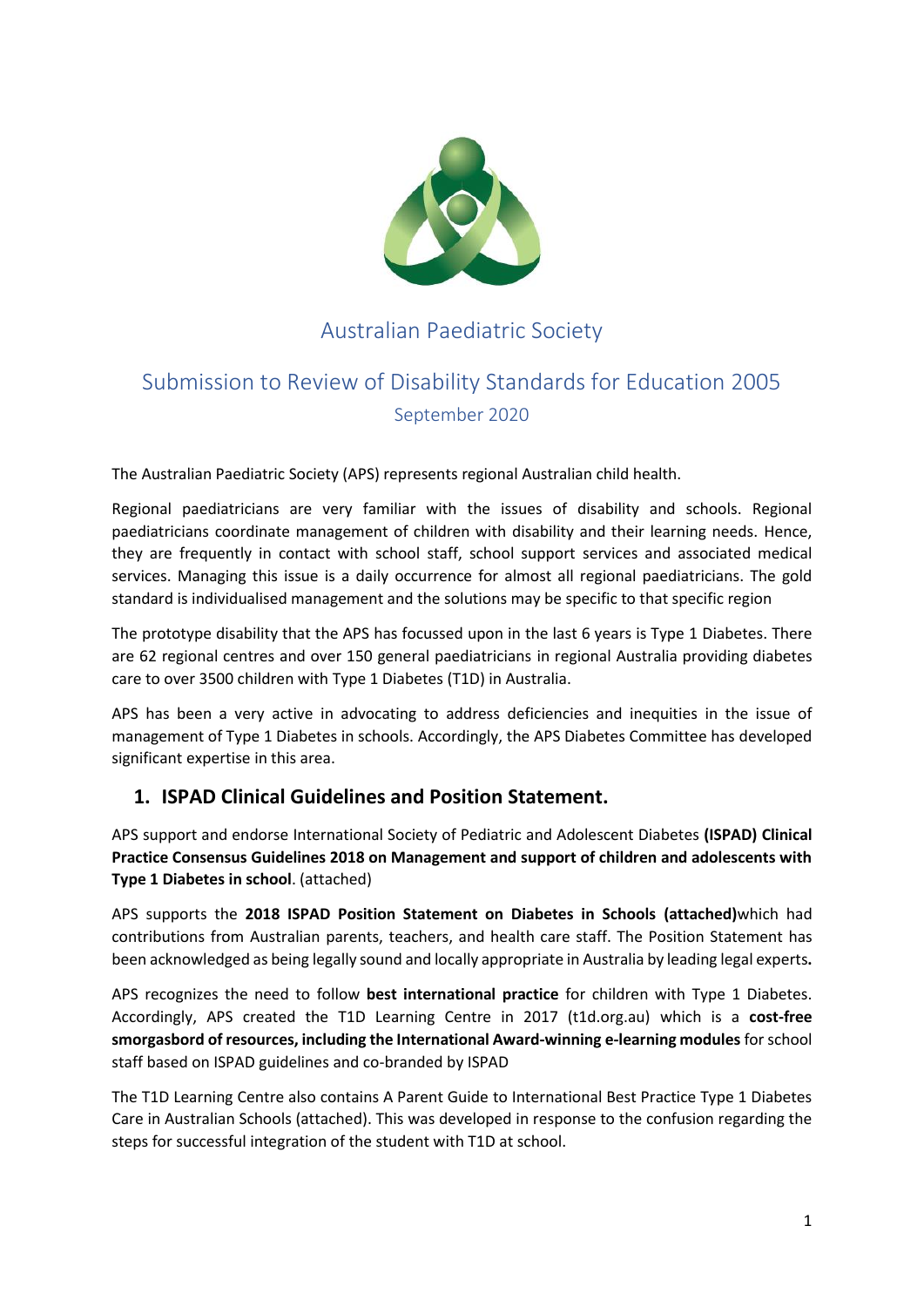The guide comprehends Australian legal frameworks and the roles and responsibilities of those accountable for the student with T1D in the school setting. The guide is designed to inform and empower parents on the requirements of Education Providers and schools to comply with obligations to ensure Australian children with T1D are provided their fundamental right to access the highest standard of health care and associated management.

The APS, with collaboration partners, have also created a guide for clinicians to teach, train and implement best practice for integrating children with T1D disability into school. (attached)

Both guides encourage the crucial development of the 3-way supportive relationship between school, parent and treating medical team.

APS will not support **any amendments to ISPAD guidelines that may result in a lesser standard of care** for children with T1D at school.

## **2. Equity and transparency**

APS strongly believes that funding must be **equitable, transparent and free of conflict of interest**. **APS has no conflicts of interest to declare.**

## **3. Legal Framework**

The **Legal issues** around management of diabetes in school are **clear**, with only minor variations between states. However, they are **poorly understood and often misquoted**. The legal issues and required professional **code of conduct and registration standards** for medical staff and nursing staff are also not well understood.

APS is aware of past and current domestic and international legal actions taken when insufficient and inadequate management (such as refusal to deliver insulin at an education facility or provide authorised personnel to administer insulin) of children with T1d at school has occurred.

#### **APS supports clear explanations of rights, role and obligations to parents, health care teams and school personnel.**

#### **APS supports the AMA position (May 2018) that is embedded in the AMA Code of Practice**:

*The National Conference requests Federal Council to advise the Federal Minister for Health that the Australian Medical Association insists it is the treating doctor's primary role and responsibility, in collaboration with and with informed consent of the parent, in training school staff to administer the prescribed medical treatment (including insulin and glucagon) and manage complex medical care for their child with Type 1 Diabetes on their behalf. The content of the training is individual to the child with Type 1 Diabetes and is solely the responsibility of the medical team and parent.*

## **4. Individualised care**

APS recognises the need for **individualised care** for children with T1D at school. The health team has a responsibility to ensure clear instructions to the school for their prescribed treatment through a Diabetes Management Plan and both education and training (level 2 and 3) delivered by parent, health team or a combination of both.

Any **3 rd Party** who has **no responsibility for clinical outcomes** and does not have **parental consent** MUST NOT give clinical advice on the individual. **Prescribed medical treatmen**t MUST NOT be changed by a 3<sup>rd</sup> Party.